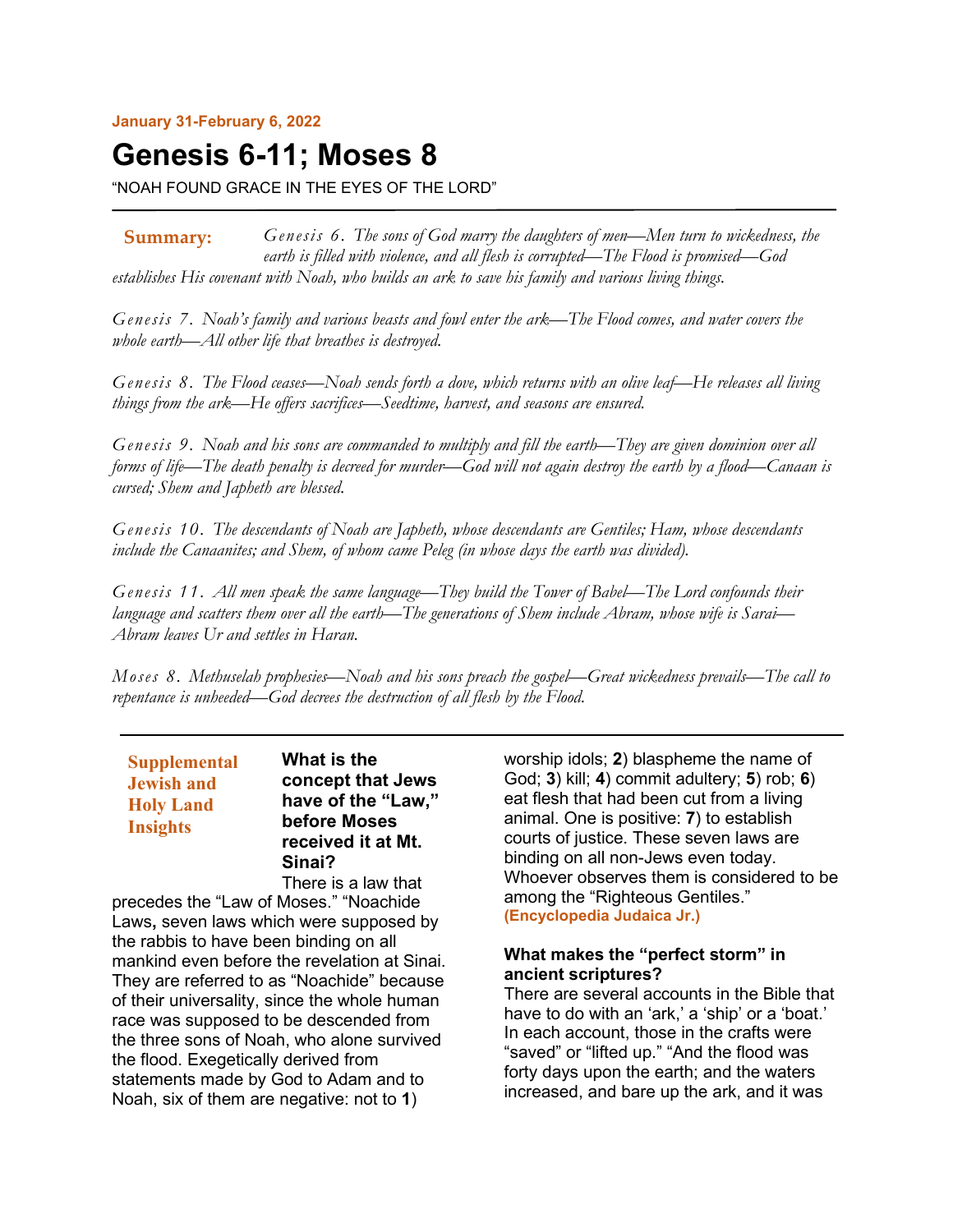lift up above the earth." **(Genesis 7:17)** "So they took up Jonah, and cast him forth into the sea: and the sea ceased from her raging. Then the men feared the LORD exceedingly, and offered a sacrifice unto the LORD, and made vows. Now the LORD had prepared a great fish to swallow up Jonah. And Jonah was in the belly of the fish three days and three nights." **(Jonah 1:15-17)** "And when he was entered into a ship, his disciples followed him. And, behold, there arose a great tempest in the sea, insomuch that the ship was covered with the waves: but he was asleep. And his disciples came to him, and awoke him, saying, Lord, save us: we perish. And he saith unto them, Why are ye fearful, O ye of little faith? Then he arose, and rebuked the winds and the sea; and there was a great calm." **(Matthew 8:23- 26)** "Wherefore, they knew not whither they should steer the ship, insomuch that there arose a great storm, yea, a great and terrible tempest, and we were driven back upon the waters for the space of three days; and they began to be frightened exceedingly lest they should be drowned in the sea; nevertheless they did not loose me." **(1 Nephi 18:13)** "And it came to pass that I, Nephi, did guide the ship, that we sailed again towards the promised land." **(1 Nephi 18:22)**

#### **What challenges are there to humanity, that decrease humanness?**

"The name of the 'Tower of Babel,' the unfinished tower, was called *Babel*, because God mixed up (Hebrew *balal*) man's language. They "babbled." "According to some modern commentators, the building of the tower was an example of man's extreme pride in his own ability. The building became such an obsession that, according to the *Midrash* (Hebrew scripture commentary), when a builder fell off the tower to his death, the other builders paid no attention, but when a brick fell, they would cry: "When shall another come in its place?" According to this interpretation, every generation has its own Tower of Babel, when it begins to idolize its technology. The moral of the story is thus as applicable today as it was thousands of years ago." **(Encyclopedia Judaica Jr.)**

#### **What is the Lord's name?**

The tower people wanted to 'make a name' for themselves rather than take the "name of God" upon themselves. In Hebrew, the name of God, "*Jehovah*" (English spelling), is unmentionable. It means "I AM." That conjugation is not even used in modern Hebrew. One can say "he is," or "she is," but the first-person conjugation is always referred to as "on" or "toward" or "away" from me. At Mount Sinai, Moses asked the Lord's name: "And Moses said unto God, Behold, when I come unto the children of Israel, and shall say unto them, The God of your fathers hath sent me unto you; and they shall say to me, What is his name? what shall I say unto them? And God said unto Moses, I AM THAT I AM: and he said, Thus, shalt thou say unto the children of Israel, I AM hath sent me unto you." **(Exodus 3:13-14)** To date, there are few spellings of the Lord's name.

## **Whose name have I taken upon myself?**

A few 'tetragrammations' (spellings) of the name *Jehovah* have been found. Two date to 600 B.C. and were found in the Jerusalem area. One was in a cave, twentythree miles south and west of Jerusalem in an area called "*Lehi*." The inscription, according to the Harvard University Professor, notable for his work in the interpretation of the Dead Sea Scrolls, Dr. Frank Moore Cross Jr. (1929-2012), included "I *Jehovah*, will redeem the cities of Judah and Jerusalem . . ." The other inscription, also dating to 600 B.C. was on a small metal plate, rolled into a "scroll," that had scripture verses on it. It was a fairly typical "amulet" or necklace worn about the neck. It was found in a stone burial box (ossuary) in the Hinnom Valley by Jerusalem. The verses include the word "Jehovah" but have been translated with the word "Lord" as follows. "Speak unto Aaron and unto his sons, saying, On this wise ye shall bless the children of Israel, saying unto them, The LORD bless thee, and keep thee: